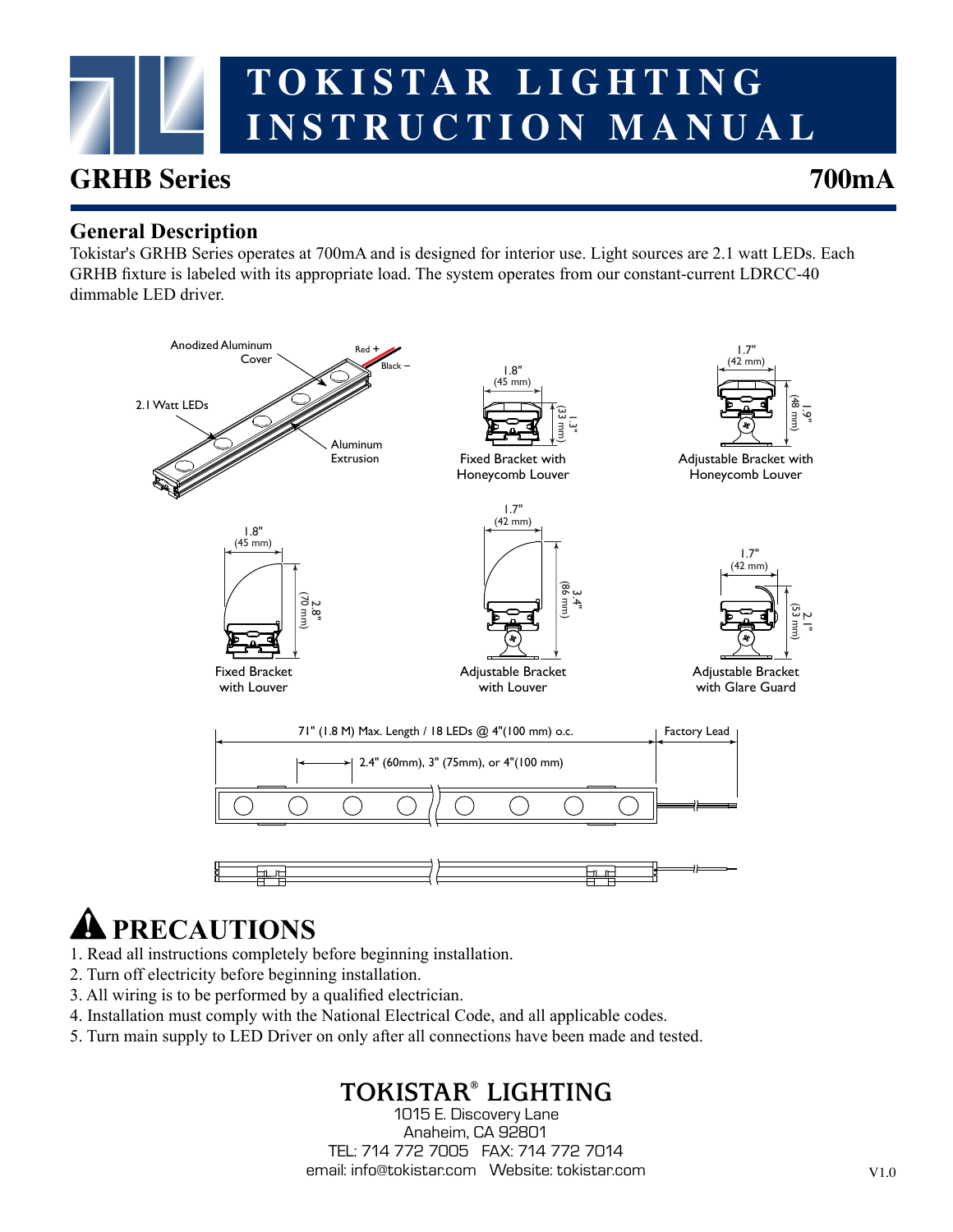#### **Wall Grazing (Distance from the Wall)**

To prevent scalloping, position the center of the fixture a minimum of 3" from the surface to be illuminated.



#### **Space Requirements**

For proper air flow, the dimensions indicated are required to prevent heat build up.



#### **Mounting**

Mounting options include fixed or pivoting brackets. Two brackets are required per fixture.

#### **Part #: GRHB-F-MB**

Fixed Mounting Bracket





#### **Part #: GRHB-A-MB**

Adjustable Mounting Bracket







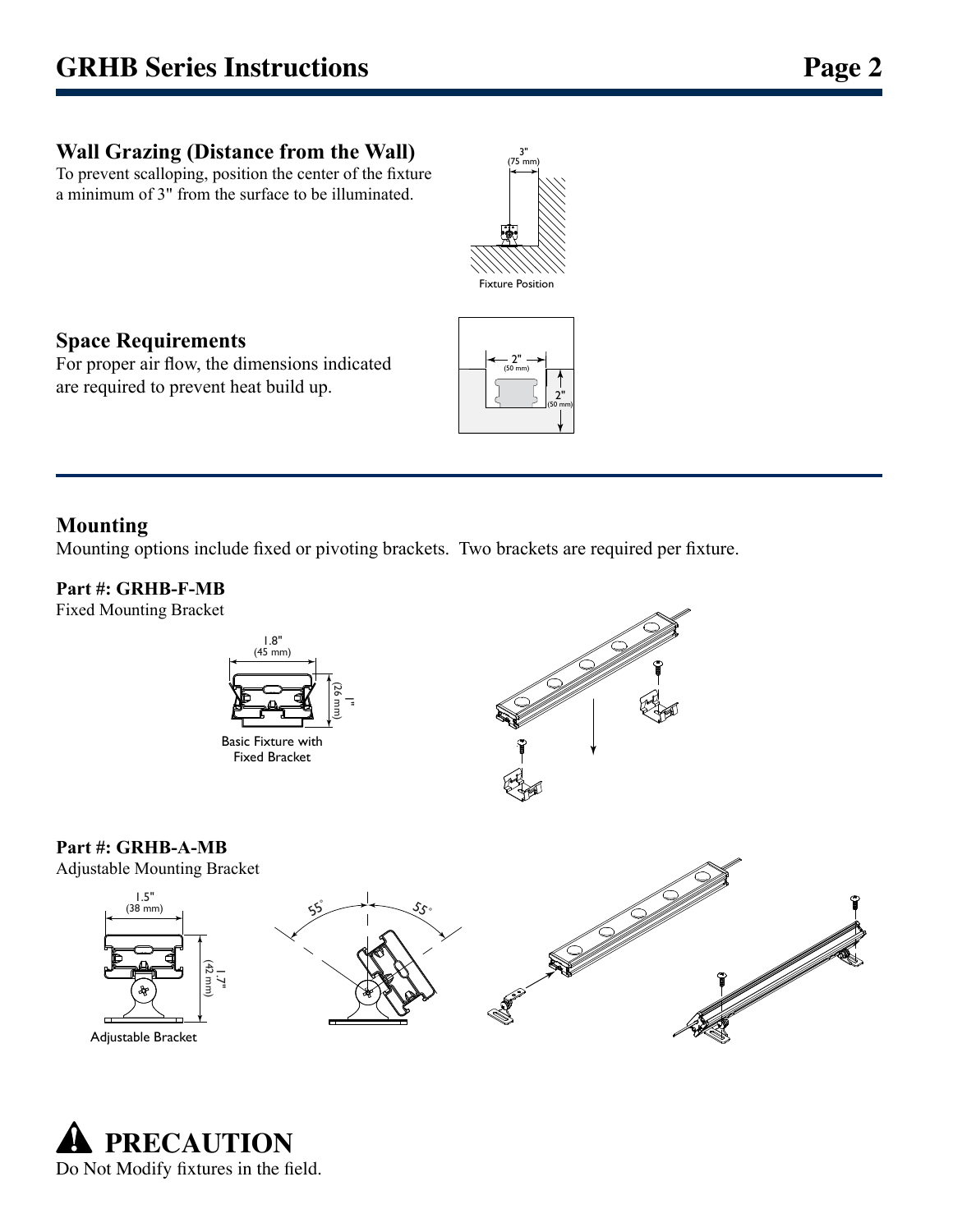#### **Secondary Circuit Limitation**



#### **Recommended Lead Wire Size**

The distance from the power supply to the fixture, and the load of the fixture, will determine the proper size of secondary wire. Fixtures are provided with a factory lead. If additional wire needs to be attached, refer to the recommendation in this chart.

| Secondary Lead Wires |             |
|----------------------|-------------|
| <b>Wire Size</b>     | Wire Length |
| #18 AWG              | 300' (90 M) |



### **LED Driver**

#### **Part#: LDRCC-40**

Our constant-current LED Driver operates on the PWM method and accepts input from 0-10 VDC dimming controls. The driver has full range dim-to-off capability.

The input is universal ranging from 100 to 277 VAC 50/60 Hz. The driver may accept wiring from the ends, or be mounted to an enclosure and accept wiring from below.